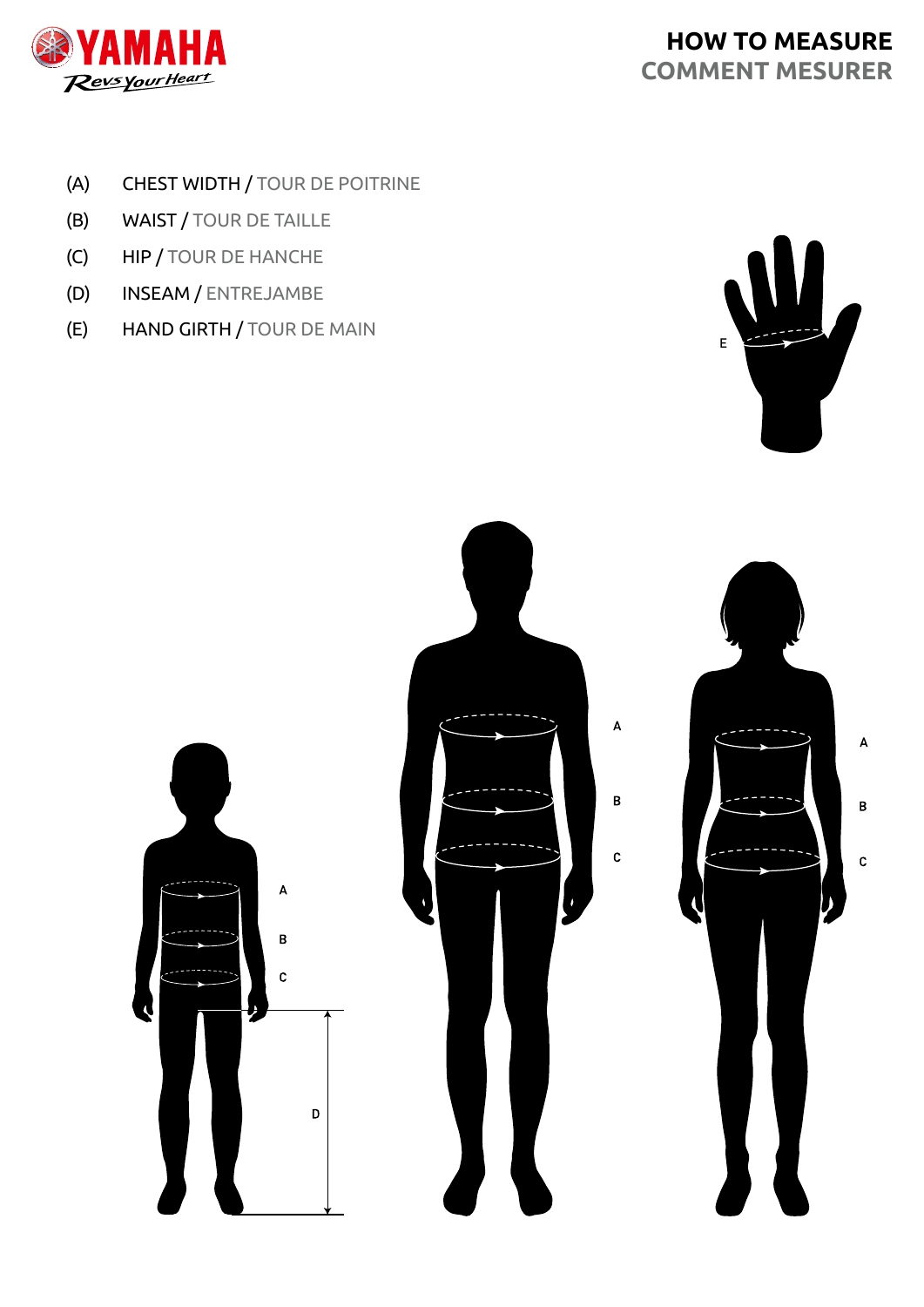

## **MALE SIZE CHARTS TABLEAUX TAILLES HOMME**

**TOPS / MALE HAUTS / HOMME**



| SPORT<br><b>SIZE</b>           | <b>MEN</b><br>SIZE             | WAIST                           | <b>CHEST</b><br>SIZE              |
|--------------------------------|--------------------------------|---------------------------------|-----------------------------------|
| <b>TAILLES</b><br><b>SPORT</b> | <b>TAILLES</b><br><b>HOMME</b> | <b>TOUR DE</b><br><b>TAILLE</b> | <b>TOUR DE</b><br><b>POITRINE</b> |
| XS                             | 42                             | 73-75 cm                        | 83-85 cm                          |
| S                              | 44                             | 76-79 cm                        | 86-89 cm                          |
|                                | 46                             | 80-83 cm                        | 90-93 cm                          |
|                                | 48                             | 84-87 cm                        | 94-97 cm                          |
| м                              | 50                             | 88-91 cm                        | 98-101 cm                         |
| L                              | 52                             | 92-95 cm                        | 102-105 cm                        |
| XL                             | 54                             | 96-99 cm                        | 106-109 cm                        |
|                                | 56                             | 100-103 cm                      | 110-113 cm                        |
| 2XL                            | 58                             | 104-109 cm                      | 114-119 cm                        |
|                                | 60                             | 110-115 cm                      | 120-125 cm                        |
| 3XL                            | 62                             | 116-121cm                       | 126-131 cm                        |

#### **JEANS / MALE JEANS / HOMME**

|  | <b>SPORT</b><br><b>SIZE</b>    | <b>MEN</b><br><b>SIZE</b>      | WAIST                           | <b>HIP</b>                      | <b>INCH</b><br>WAIST                      |
|--|--------------------------------|--------------------------------|---------------------------------|---------------------------------|-------------------------------------------|
|  | <b>TAILLES</b><br><b>SPORT</b> | <b>TAILLES</b><br><b>HOMME</b> | <b>TOUR DE</b><br><b>TAILLE</b> | <b>TOUR DE</b><br><b>HANCHE</b> | <b>TOUR DE TAILLE EN</b><br><b>POUCES</b> |
|  | XS                             | 42                             | 73-75 cm                        | 85-87 cm                        | 30 inch / pouce                           |
|  | S                              | 44                             | 76-79 cm                        | 88-91 cm                        | 31 inch / pouce                           |
|  |                                | 46                             | 80-83 cm                        | 92-95 cm                        | 32 inch / pouce                           |
|  | м                              | 48                             | 84-87 cm                        | 96-99 cm                        | 33 inch / pouce                           |
|  |                                | 50                             | 88-91 cm                        | 100-103 cm                      | 34 inch / pouce                           |
|  | L                              | 52                             | 92-95 cm                        | 104-107 cm                      | 36 inch / pouce                           |
|  | <b>XL</b>                      | 54                             | 96-99 cm                        | 108-111 cm                      | 38 inch / pouce                           |
|  |                                | 56                             | 100-103 cm                      | 112-115 cm                      | 40 inch / pouce                           |
|  | 2XL                            | 58                             | 104-109 cm                      | 116-121 cm                      | 42 inch / pouce                           |
|  |                                | 60                             | 110-115 cm                      | 122-127 cm                      | 44 inch / pouce                           |
|  | 3XL                            | 62                             | 116-121cm                       | 128-133 cm                      | 46 inch / pouce                           |
|  |                                |                                |                                 |                                 |                                           |

#### **BOTTOMS / SPORTSWEAR MALE BAS / SPORTWEAR HOMME**

| <b>SPORT</b><br>SIZE           | <b>MEN</b><br><b>SIZE</b>      | <b>WAIST</b>                    | HIP                             |
|--------------------------------|--------------------------------|---------------------------------|---------------------------------|
| <b>TAILLES</b><br><b>SPORT</b> | <b>TAILLES</b><br><b>HOMME</b> | <b>TOUR DE</b><br><b>TAILLE</b> | <b>TOUR DE</b><br><b>HANCHE</b> |
| XS                             | 42                             | 73-75 cm                        | 85-87 cm                        |
| S                              | 44                             | 76-79 cm                        | 88-91 cm                        |
|                                | 46                             | 80-83 cm                        | 92-95 cm                        |
| м                              | 48                             | 84-87 cm                        | 96-99 cm                        |
|                                | 50                             | 88-91 cm                        | 100-103 cm                      |
| L                              | 52                             | 92-95 cm                        | 104-107 cm                      |
| XL                             | 54                             | 96-99 cm                        | 108-111 cm                      |
|                                | 56                             | 100-103 cm                      | 112-115 cm                      |
| 2XL                            | 58                             | 104-109 cm                      | 116-121 cm                      |
|                                | 60                             | 110-115 cm                      | 122-127 cm                      |
| 3XL                            | 62                             | 116-121cm                       | 128-133 cm                      |

### **BOTTOMS / SPORTSWEAR MALE**

**BAS / SPORTWEAR HOMME**

| <b>MX</b><br><b>PANT</b>   |  |
|----------------------------|--|
| PAN-<br><b>TALON</b><br>MX |  |
|                            |  |

|  |       | <b>SPORT</b><br><b>SIZE</b>    | <b>SPORT</b><br>SIZE           | <b>WAIST</b>                    | HIP                             |
|--|-------|--------------------------------|--------------------------------|---------------------------------|---------------------------------|
|  |       | <b>TAILLES</b><br><b>SPORT</b> | <b>TAILLES</b><br><b>SPORT</b> | <b>TOUR DE</b><br><b>TAILLE</b> | <b>TOUR DE</b><br><b>HANCHE</b> |
|  | 26    | XS                             | 42                             | 73-75 cm                        | 85-87 cm                        |
|  |       |                                | 44                             | 76-79 cm                        | 88-91 cm                        |
|  | 28    | S                              | 46                             | 80-83 cm                        | 92-95 cm                        |
|  |       |                                | 48                             | 84-87 cm                        | 96-99 cm                        |
|  | 30    | м                              | 50                             | 88-91 cm                        | 100-103 cm                      |
|  | 32    | L                              | 52                             | 92-95 cm                        | 104-107 cm                      |
|  |       | XL                             | 54                             | 96-99 cm                        | 108-111 cm                      |
|  | 34    |                                | 56                             | 100-103 cm                      | 112-115 cm                      |
|  | 36-38 |                                | 58                             | 104-109 cm                      | 116-121 cm                      |
|  |       | 2XL                            | 60                             | 110-115 cm                      | 122-127 cm                      |
|  | 40    | 3XL                            | 62                             | 116-121cm                       | 128-133 cm                      |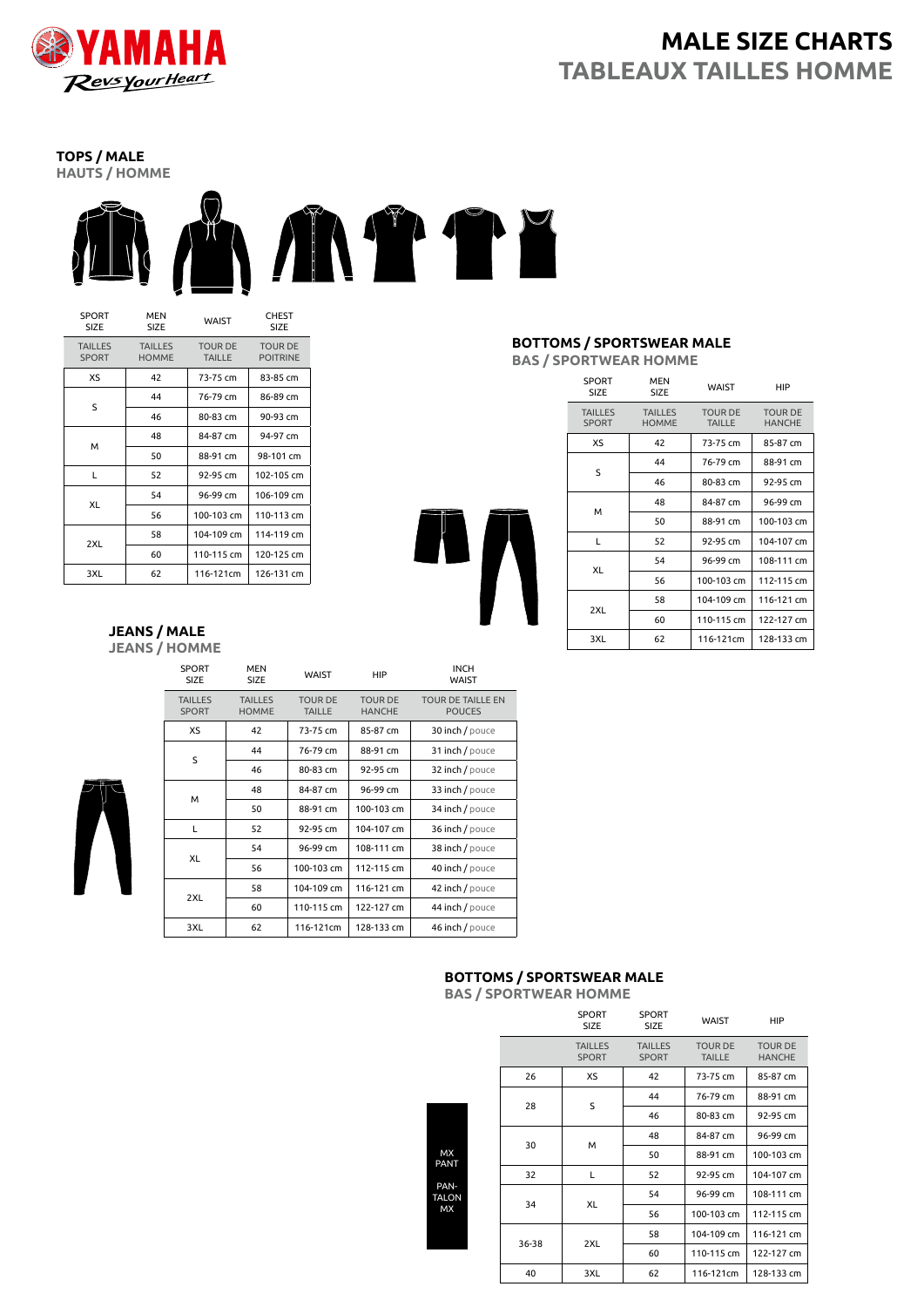

## **FEMALE SIZE CHARTS TABLEAUX TAILLES FEMME**

## **TOPS / FEMALE**



| <b>SPORT</b><br><b>SIZE</b>    | <b>WOMEN</b><br>WAIST<br><b>SIZE</b> |                                 | <b>CHEST</b><br><b>SIZE</b>       |
|--------------------------------|--------------------------------------|---------------------------------|-----------------------------------|
| <b>TAILLES</b><br><b>SPORT</b> | <b>TAILLES</b><br><b>FEMME</b>       | <b>TOUR DE</b><br><b>TAILLE</b> | <b>TOUR DE</b><br><b>POITRINE</b> |
| XS                             | 32                                   | 58-61 cm                        | 74-77 cm                          |
| S                              | 34                                   | $62 - 65$ cm                    | 78-81 cm                          |
|                                | 36                                   | 66-69 cm                        | 82-85 cm                          |
| м                              | 38                                   | 70-73 cm                        | 86-89 cm                          |
|                                | 40                                   | 74-77 cm                        | 90-93 cm                          |
| L                              | 42                                   | 78-81 cm                        | 94-97 cm                          |
| XL                             | 44                                   | 82-85 cm                        | 98-101 cm                         |
|                                | 46                                   | 86-89 cm                        | 102-105 cm                        |
|                                | 48                                   | 90-95 cm                        | 106-111 cm                        |
| 2XL                            | 50                                   | 96-101 cm                       | 112-117 cm                        |
| 3XL                            | 52                                   | 102-107 cm                      | 118-123 cm                        |

### **SPORTSWEAR FEMALE**

**SPORTWEAR FEMME**

|  | <b>SPORT</b><br>SIZE           | <b>WOMEN</b><br><b>SIZE</b>    | <b>WAIST</b>                    | <b>HIP</b>                      |
|--|--------------------------------|--------------------------------|---------------------------------|---------------------------------|
|  | <b>TAILLES</b><br><b>SPORT</b> | <b>TAILLES</b><br><b>FEMME</b> | <b>TOUR DE</b><br><b>TAILLE</b> | <b>TOUR DE</b><br><b>HANCHE</b> |
|  | XS                             | 32                             | 58-61 cm                        | 84-87 cm                        |
|  |                                | 34                             | 62-65 cm                        | 88-91 cm                        |
|  | S                              | 36                             | 66-69 cm                        | 92-95 cm                        |
|  | M                              | 38                             | 70-73 cm                        | 96-99 cm                        |
|  |                                | 40                             | 74-77 cm                        | 100-103 cm                      |
|  | L                              | 42                             | 78-81 cm                        | 104-107 cm                      |
|  | XL                             | 44                             | 82-85 cm                        | 108-111 cm                      |
|  |                                | 46                             | 86-89 cm                        | 112-115 cm                      |
|  |                                | 48                             | 90-95 cm                        | 116-121 cm                      |
|  | 2XL                            | 50                             | 96-101 cm                       | 122-127 cm                      |
|  | 3XL                            | 52                             | 102-107 cm                      | 128-133 cm                      |

#### **JEANS / FEMALE JEANS / FEMME**



| SPORT<br><b>SIZE</b>           | <b>WOMEN</b><br><b>SIZE</b>    | <b>WAIST</b>                    | HIP                             | <b>INCH</b><br><b>WAIST</b>               |
|--------------------------------|--------------------------------|---------------------------------|---------------------------------|-------------------------------------------|
| <b>TAILLES</b><br><b>SPORT</b> | <b>TAILLES</b><br><b>FEMME</b> | <b>TOUR DE</b><br><b>TAILLE</b> | <b>TOUR DE</b><br><b>HANCHE</b> | <b>TOUR DE TAILLE EN</b><br><b>POUCES</b> |
| XS                             | 32                             | 58-61 cm                        | 84-87 cm                        | 28 inch / pouce                           |
| S                              | 34                             | 62-65 cm                        | 88-91 cm                        | 29 inch / pouce                           |
|                                | 36                             | 66-69 cm                        | 92-95 cm                        | 30 inch / pouce                           |
| М                              | 38                             | 70-73 cm                        | 96-99 cm                        | 31 inch / pouce                           |
|                                | 40                             | 74-77 cm                        | 100-103 cm                      | 32 inch / pouce                           |
| L                              | 42                             | 78-81 cm                        | 104-107 cm                      | 33 inch / pouce                           |
| XL                             | 44                             | 82-85 cm                        | 108-111 cm                      | 34 inch / pouce                           |
|                                | 46                             | 86-89 cm                        | 112-115 cm                      | 36 inch / pouce                           |
| 2XL                            | 48                             | 90-95 cm                        | 116-121 cm                      | 38 inch / pouce                           |
|                                | 50                             | 96-101 cm                       | 122-127 cm                      | 40 inch / pouce                           |
| 3XL                            | 52                             | 102-107 cm                      | 128-133 cm                      | 42 inch / pouce                           |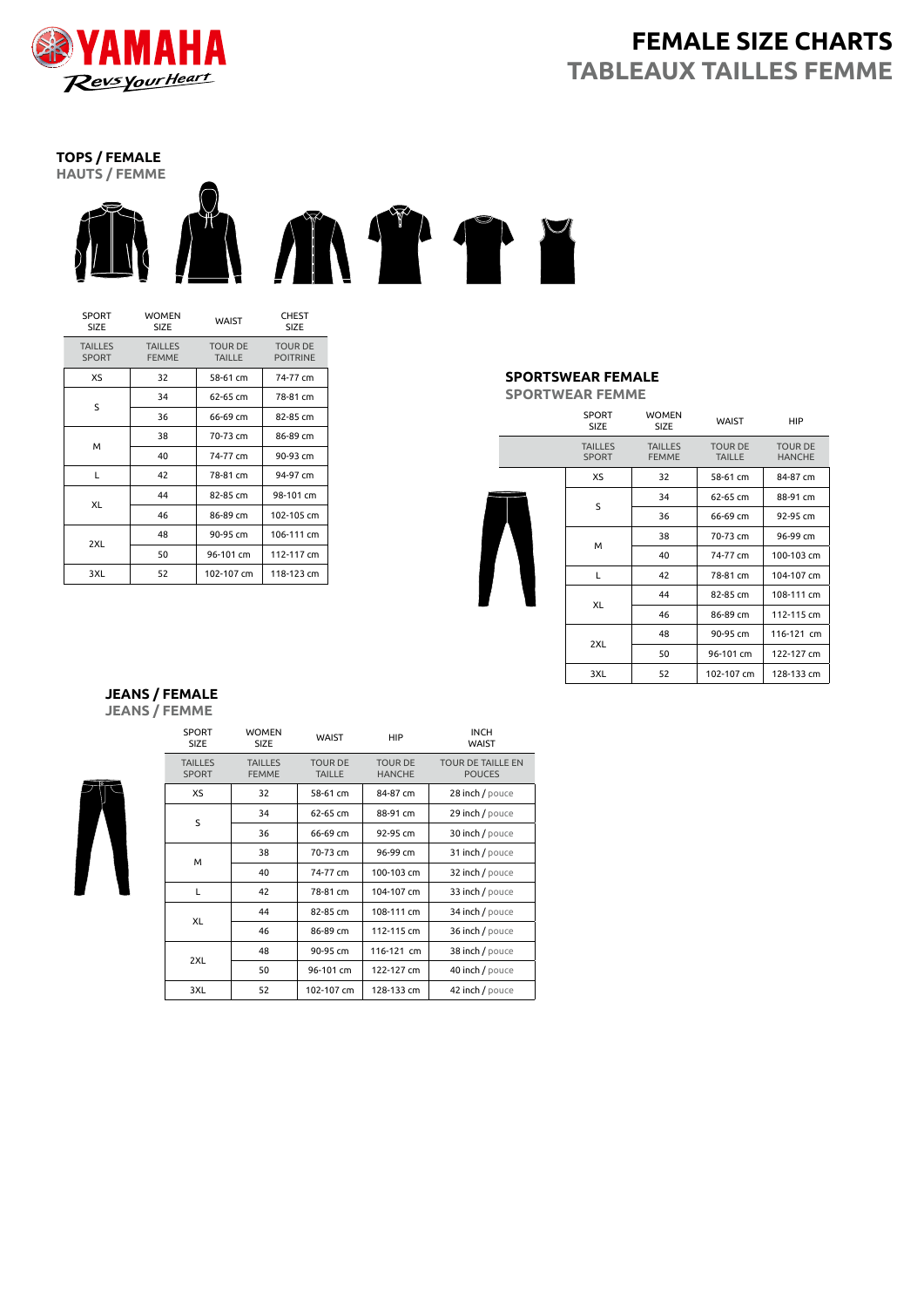

## **KIDS SIZE CHARTS TABLEAUX TAILLES ENFANT**



| <b>KIDS</b><br>SIZE             | <b>BODY</b><br><b>LENGTH</b> | AGE                 | <b>CHEST</b>                      | WAIST                           |
|---------------------------------|------------------------------|---------------------|-----------------------------------|---------------------------------|
| <b>TAILLES</b><br><b>ENFANT</b> | <b>STATURE</b>               | ÂGE                 | <b>TOUR DE</b><br><b>POITRINE</b> | <b>TOUR DE</b><br><b>TAILLE</b> |
| 92                              | 87-92 cm                     | $1,5-2$ years / ans | 54 cm                             | 51 cm                           |
| 98                              | 93-98 cm                     | $2-3$ years / ans   | 55 cm                             | 52 cm                           |
| 104                             | 99-104 cm                    | 3-4 years / ans     | 56 cm                             | 53 cm                           |
| 110                             | 105-110 cm                   | 4-5 years / ans     | 57 cm                             | 54 cm                           |
| 116                             | 111-116 cm                   | 5-6 years / ans     | 58 cm                             | 55 cm                           |
| 122                             | 117-122 cm                   | 6-7 years / ans     | 61 cm                             | 56,5 cm                         |
| 128                             | 123-128 cm                   | 7-8 years / ans     | 64 cm                             | 58 cm                           |
| 134                             | 129-134 cm                   | 8-9 years / ans     | 67 cm                             | 59,5 cm                         |
| 140                             | 135-140 cm                   | $9-10$ years / ans  | 70 cm                             | 61 cm                           |
| 146                             | 141-146 cm                   | $10-11$ years / ans | 72,5 cm                           | 62,5 cm                         |
| 152                             | 147-152 cm                   | 11-12 years $/$ ans | 75 cm                             | 64 cm                           |
| 158                             | 153-158 cm                   | 12-13 years / ans   | 77,5 cm                           | 66 cm                           |
| 164                             | 159-164 cm                   | 13-14 years $/$ ans | 79,5 cm                           | 68 cm                           |

### **BOTTOMS / KIDS**

KIDS

BODY

**BAS / ENFANT**

| כשורו<br><b>SIZE</b>            | --<br><b>LENGTH</b> | AGE                 | <b>WAIST</b>                    | HIP                             | <b>INSEAM</b>                 |
|---------------------------------|---------------------|---------------------|---------------------------------|---------------------------------|-------------------------------|
| <b>TAILLES</b><br><b>ENFANT</b> | <b>STATURE</b>      | ÂGE                 | <b>TOUR DE</b><br><b>TAILLE</b> | <b>TOUR DE</b><br><b>HANCHE</b> | <b>ENTREJAM-</b><br><b>BE</b> |
| 92                              | 87-92 cm            | $1,5-2$ years / ans | 51 cm                           | 55 cm                           | 39 cm                         |
| 98                              | 93-98 cm            | $2-3$ years / ans   | 52 cm                           | 57 cm                           | 42 cm                         |
| 104                             | 99-104 cm           | 3-4 years / ans     | 53 cm                           | 59 cm                           | 45,5 cm                       |
| 110                             | 105-110 cm          | 4-5 years / ans     | 54 cm                           | 61 cm                           | 48 cm                         |
| 116                             | 111-116 cm          | 5-6 years / ans     | 55 cm                           | 63 cm                           | 53 cm                         |
| 122                             | 117-122 cm          | 6-7 years / ans     | 56,5 cm                         | 66 cm                           | 56,5 cm                       |
| 128                             | 123-128 cm          | $7-8$ years $/$ ans | 58 cm                           | 69 cm                           | 60 cm                         |
| 134                             | 129-134 cm          | 8-9 years / ans     | 59,5 cm                         | 72 cm                           | 63,5 cm                       |
| 140                             | 135-140 cm          | $9-10$ years / ans  | 61 cm                           | 75 cm                           | 67 cm                         |
| 146                             | 141-146 cm          | 10-11 years / ans   | 62,5 cm                         | 78 cm                           | 70 cm                         |
| 152                             | 147-152 cm          | 11-12 years $/$ ans | 64 cm                           | 81 cm                           | 73,5 cm                       |
| 158                             | 153-158 cm          | $12-13$ years / ans | 66 cm                           | 84 cm                           | 77 cm                         |
| 164                             | 159-164 cm          | 13-14 years $/$ ans | 68 cm                           | 87 cm                           | 80 cm                         |